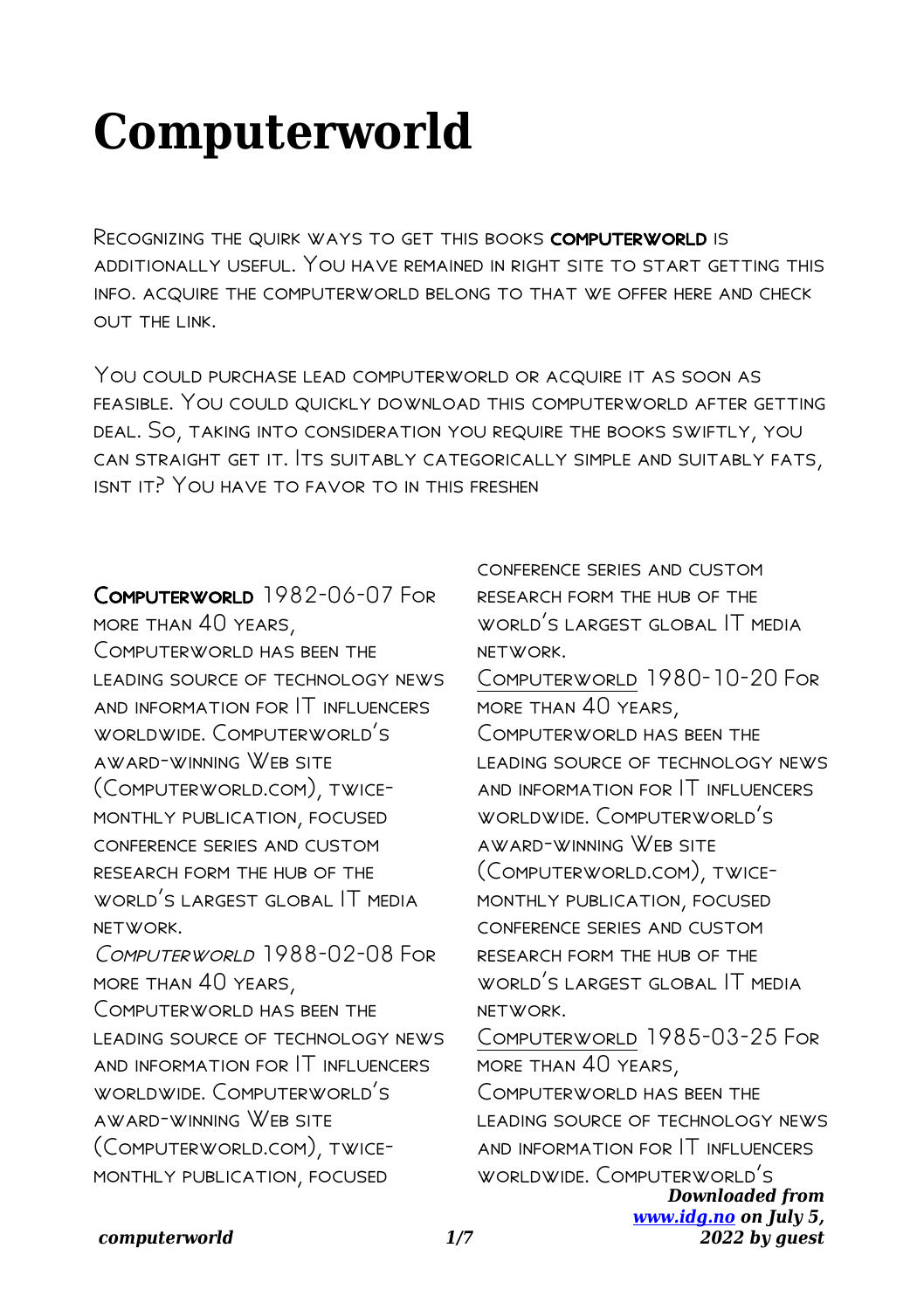award-winning Web site (Computerworld.com), twicemonthly publication, focused conference series and custom research form the hub of the WORLD'S LARGEST GLOBAL IT MEDIA network.

Computerworld 1985-09-30 For more than 40 years, COMPUTERWORLD HAS BEEN THE leading source of technology news and information for IT influencers worldwide. Computerworld's award-winning Web site (Computerworld.com), twicemonthly publication, focused conference series and custom research form the hub of the WORLD'S LARGEST GLOBAL IT MEDIA network.

Computerworld 1983-04-11 For more than 40 years,

COMPUTERWORLD HAS BEEN THE leading source of technology news and information for IT influencers worldwide. Computerworld's award-winning Web site (Computerworld.com), twicemonthly publication, focused conference series and custom research form the hub of the world's largest global IT media network.

Computerworld 1988 For more than 40 years, Computerworld has been the leading source of technology news and information for IT influencers worldwide. Computerworld's award-winning WEB SITE (COMPUTERWORLD.COM).

twice-monthly publication, focused conference series and custom research form the hub of the world's largest global IT media network.

COMPUTERWORLD 1994-01-24 FOR more than 40 years, COMPUTERWORLD HAS BEEN THE leading source of technology news and information for IT influencers worldwide. Computerworld's award-winning Web site (Computerworld.com), twicemonthly publication, focused conference series and custom research form the hub of the world's largest global IT media network.

Computerworld 1982-03-15 For more than 40 years, COMPUTERWORLD HAS BEEN THE leading source of technology news and information for IT influencers worldwide. Computerworld's award-winning Web site (Computerworld.com), twicemonthly publication, focused conference series and custom research form the hub of the world's largest global IT media network.

MONTHLY PUBLICATIO**D** o<del>wn loaded</del> from *[www.idg.no](http://www.idg.no) on July 5,* Computerworld 1983-07-11 For more than 40 years, Computerworld has been the leading source of technology news and information for IT influencers worldwide. Computerworld's award-winning Web site (Computerworld.com), twice-

*2022 by guest*

#### *computerworld 2/7*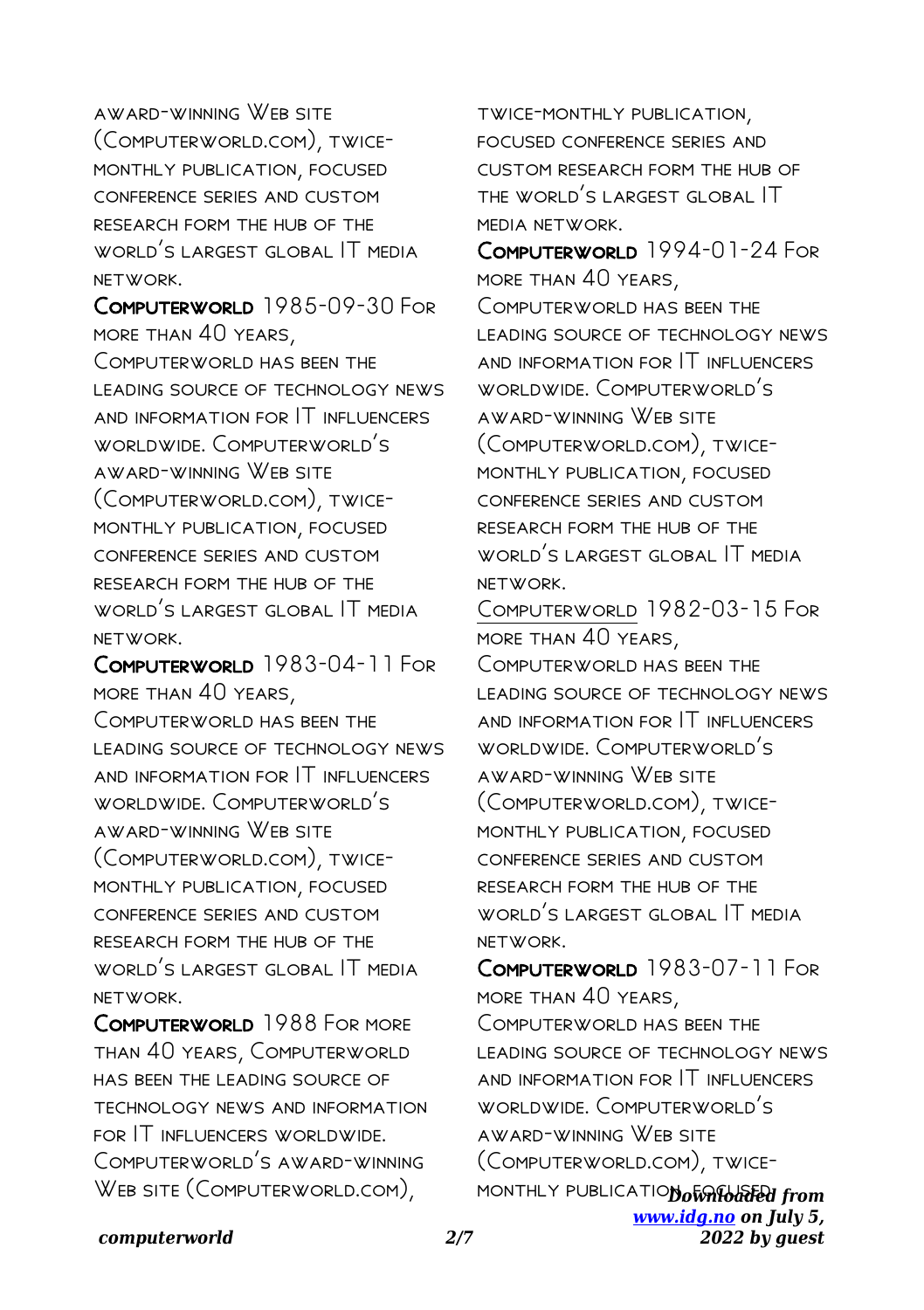conference series and custom research form the hub of the world's largest global IT media network.

Computerworld 1986-10-27 For more than 40 years, COMPLITERWORLD HAS REEN THE leading source of technology news and information for IT influencers worldwide. Computerworld's award-winning Web site (Computerworld.com), twicemonthly publication, focused conference series and custom research form the hub of the world's largest global IT media network.

Computerworld 1998-11-30 For more than 40 years, Computerworld has been the leading source of technology news and information for IT influencers worldwide. Computerworld's award-winning Web site (Computerworld.com), twicemonthly publication, focused conference series and custom research form the hub of the WORLD'S LARGEST GLOBAL IT MEDIA network.

Computerworld 1993-11-01 For more than 40 years, COMPUTERWORLD HAS BEEN THE leading source of technology news and information for IT influencers worldwide. Computerworld's award-winning Web site (Computerworld.com), twicemonthly publication, focused conference series and custom

research form the hub of the world's largest global IT media network.

Computerworld 1987-03-02 For more than 40 years, COMPUTERWORLD HAS BEEN THE LEADING SOURCE OF TECHNOLOGY NEWS and information for IT influencers worldwide. Computerworld's award-winning Web site (Computerworld.com), twicemonthly publication, focused conference series and custom research form the hub of the world's largest global IT media network.

Computerworld 1978-04-17 For more than 40 years, Computerworld has been the leading source of technology news and information for IT influencers worldwide. Computerworld's award-winning Web site (Computerworld.com), twicemonthly publication, focused conference series and custom research form the hub of the world's largest global IT media network.

RESEARCH FORM THE H**UB whildated from** *[www.idg.no](http://www.idg.no) on July 5,* COMPUTERWORLD 1986-01-13 FOR more than 40 years, COMPUTERWORLD HAS BEEN THE LEADING SOURCE OF TECHNOLOGY NEWS and information for IT influencers worldwide. Computerworld's award-winning Web site (Computerworld.com), twicemonthly publication, focused conference series and custom

*2022 by guest*

## *computerworld 3/7*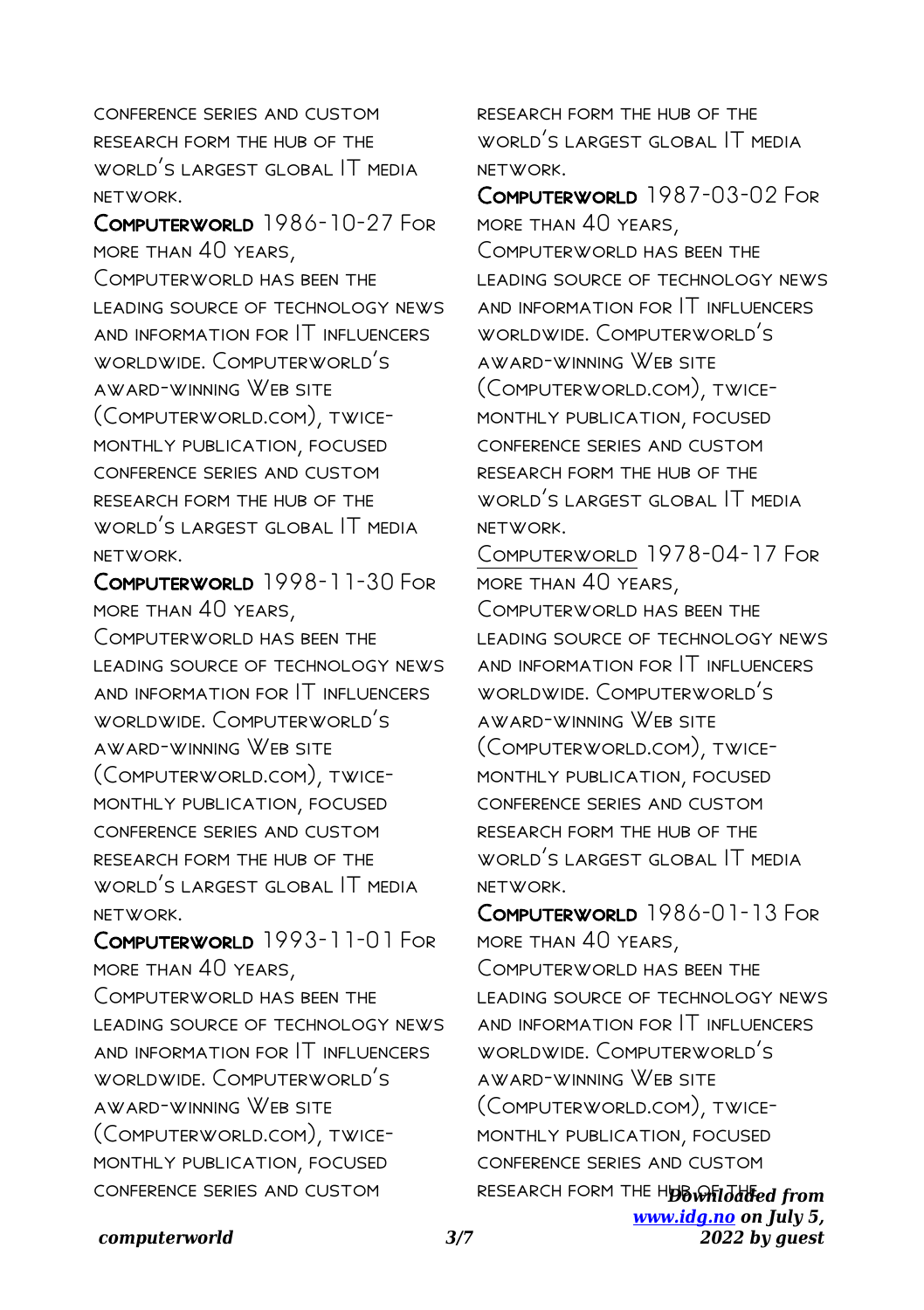WORLD'S LARGEST GLOBAL IT MEDIA network.

Computerworld 1981-10-26 For more than 40 years, Computerworld has been the leading source of technology news and information for IT influencers worldwide. Computerworld's award-winning Web site (Computerworld.com), twicemonthly publication, focused conference series and custom research form the hub of the WORLD'S LARGEST GLOBAL IT MEDIA network.

COMPUTERWORLD 1984-11 FOR more than 40 years, Computerworld has been the leading source of technology news and information for IT influencers worldwide. Computerworld's award-winning Web site (Computerworld.com), twicemonthly publication, focused conference series and custom research form the hub of the world's largest global IT media network.

Computerworld 1977-09-26 For more than 40 years,

COMPUTERWORLD HAS BEEN THE leading source of technology news and information for IT influencers worldwide. Computerworld's award-winning Web site (Computerworld.com), twicemonthly publication, focused conference series and custom research form the hub of the WORLD'S LARGEST GLOBAL IT MEDIA

network.

Computerworld 1984-12-24 For more than 40 years, Computerworld has been the leading source of technology news and information for IT influencers worldwide. Computerworld's award-winning Web site (Computerworld.com), twicemonthly publication, focused conference series and custom research form the hub of the world's largest global IT media network.

Computerworld 1999-08-16 For more than 40 years, COMPUTERWORLD HAS BEEN THE LEADING SOURCE OF TECHNOLOGY NEWS and information for IT influencers worldwide. Computerworld's award-winning Web site (Computerworld.com), twicemonthly publication, focused conference series and custom research form the hub of the world's largest global IT media network.

Computerworld 1980-12 For more than 40 years, COMPUTERWORLD HAS BEEN THE leading source of technology news and information for IT influencers worldwide. Computerworld's award-winning Web site (Computerworld.com), twicemonthly publication, focused conference series and custom research form the hub of the world's largest global IT media network.

*computerworld 4/7*

*Downloaded from [www.idg.no](http://www.idg.no) on July 5, 2022 by guest*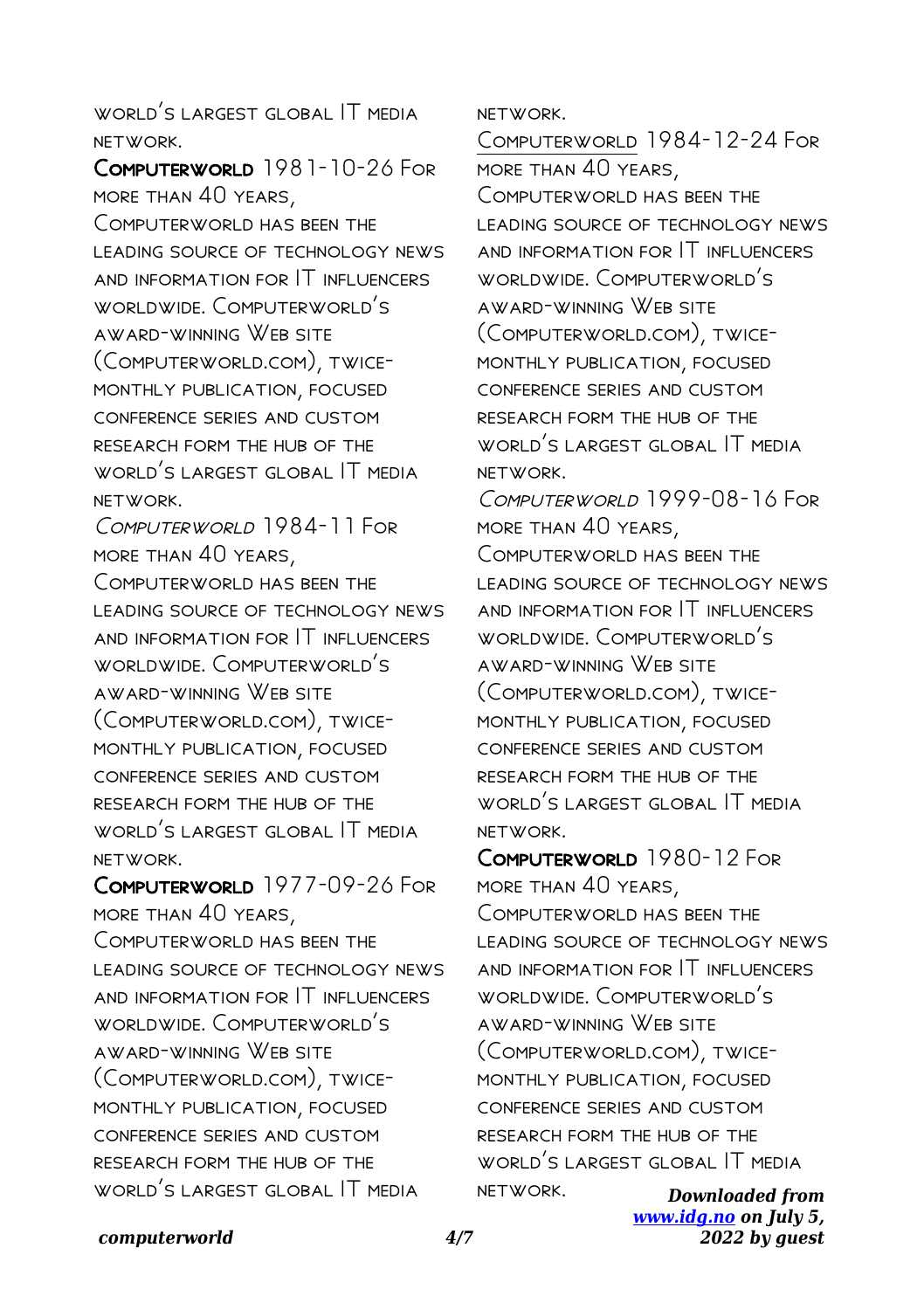COMPUTERWORLD 1980-05-05 FOR more than 40 years, Computerworld has been the leading source of technology news and information for IT influencers worldwide. Computerworld's award-winning Web site (Computerworld.com), twicemonthly publication, focused conference series and custom research form the hub of the WORI D'S LARGEST GLOBAL IT MEDIA network. COMPUTERWORLD 1985-04-22 FOR more than 40 years, COMPUTERWORLD HAS BEEN THE leading source of technology news and information for IT influencers worldwide. Computerworld's award-winning Web site (Computerworld.com), twicemonthly publication, focused conference series and custom research form the hub of the world's largest global IT media network. Computerworld 1985-10-07 For more than 40 years, COMPUTERWORLD HAS BEEN THE leading source of technology news and information for IT influencers

worldwide. Computerworld's award-winning Web site (Computerworld.com), twicemonthly publication, focused conference series and custom research form the hub of the world's largest global IT media network.

COMPUTERWORLD 1984-05-21 FOR

*computerworld 5/7*

more than 40 years,

COMPUTERWORLD HAS BEEN THE leading source of technology news and information for IT influencers worldwide. Computerworld's award-winning Web site (Computerworld.com), twicemonthly publication, focused conference series and custom research form the hub of the world's largest global IT media network.

Computerworld 1996-09-09 For more than 40 years,

Computerworld has been the leading source of technology news and information for IT influencers worldwide. Computerworld's award-winning Web site (Computerworld.com), twicemonthly publication, focused conference series and custom research form the hub of the world's largest global IT media network.

Computerworld 1999-03-15 For more than 40 years, COMPUTERWORLD HAS BEEN THE leading source of technology news and information for IT influencers worldwide. Computerworld's award-winning Web site (Computerworld.com), twicemonthly publication, focused conference series and custom research form the hub of the WORLD'S LARGEST GLOBAL IT MEDIA network.

more than  $40$  years **Downloaded from** *[www.idg.no](http://www.idg.no) on July 5, 2022 by guest* Computerworld 1985-07-22 For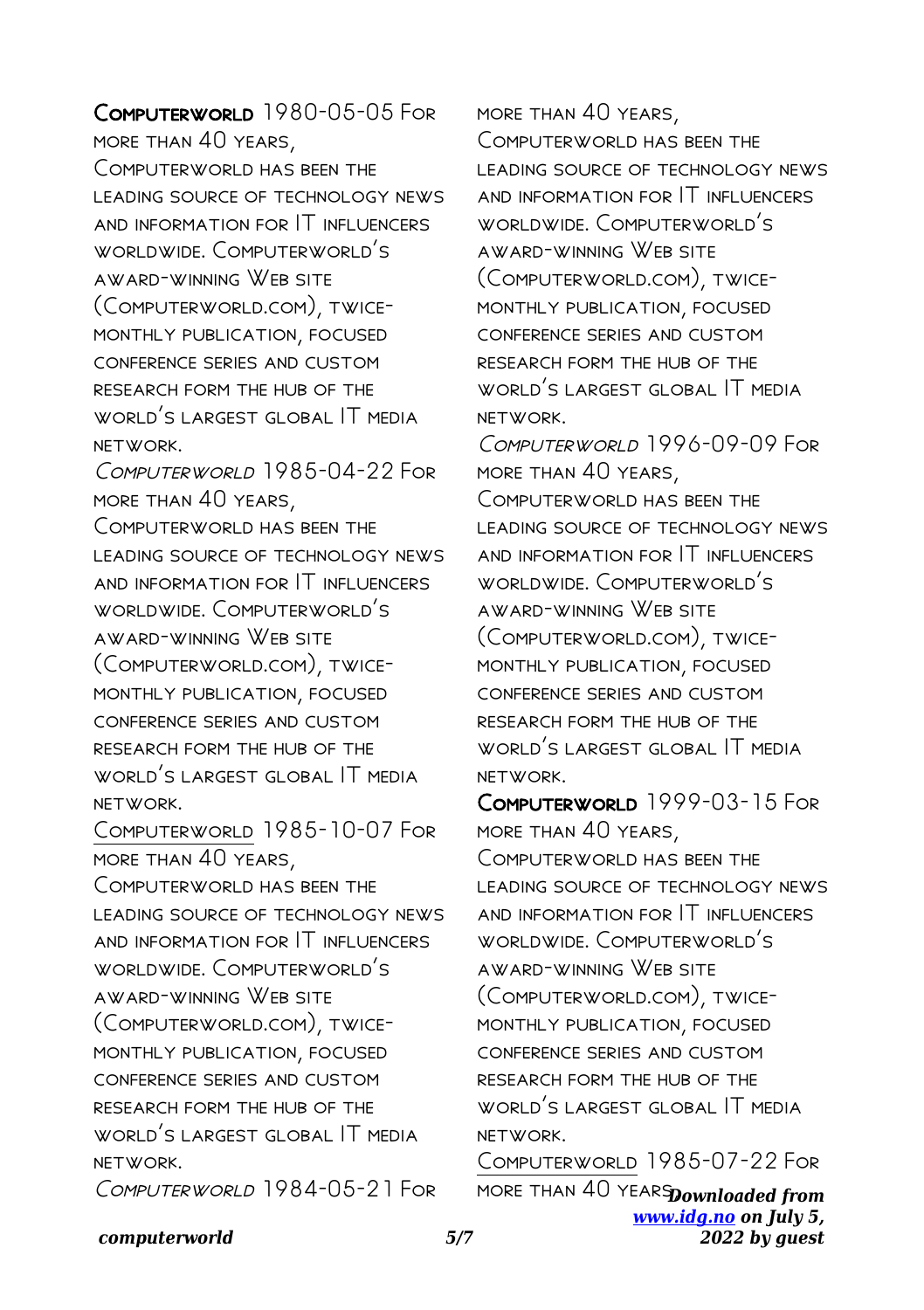COMPUTERWORLD HAS BEEN THE leading source of technology news and information for IT influencers worldwide. Computerworld's award-winning Web site (Computerworld.com), twicemonthly publication, focused conference series and custom research form the hub of the WORLD'S LARGEST GLOBAL IT MEDIA network.

Computerworld Alfred Elton Van Vogt 1983

Computerworld 1976-12-20 For more than 40 years, COMPUTERWORLD HAS BEEN THE leading source of technology news and information for IT influencers worldwide. Computerworld's award-winning Web site (Computerworld.com), twicemonthly publication, focused conference series and custom research form the hub of the world's largest global IT media network.

Computerworld 2000-04-03 For more than 40 years, COMPUTERWORLD HAS BEEN THE leading source of technology news and information for IT influencers worldwide. Computerworld's award-winning Web site (Computerworld.com), twicemonthly publication, focused conference series and custom research form the hub of the world's largest global IT media network.

Computerworld 1973-08-29 For

more than 40 years, COMPUTERWORLD HAS BEEN THE leading source of technology news and information for IT influencers worldwide. Computerworld's award-winning Web site (Computerworld.com), twicemonthly publication, focused conference series and custom research form the hub of the world's largest global IT media network.

Computerworld 1975-09-10 For more than 40 years, Computerworld has been the leading source of technology news and information for IT influencers worldwide. Computerworld's award-winning Web site (Computerworld.com), twicemonthly publication, focused conference series and custom research form the hub of the world's largest global IT media network.

COMPUTERWORLD 2001-12-10 FOR more than 40 years, COMPUTERWORLD HAS BEEN THE leading source of technology news and information for IT influencers worldwide. Computerworld's award-winning Web site (Computerworld.com), twicemonthly publication, focused conference series and custom research form the hub of the world's largest global IT media network.

more than  $40$  years **Downloaded from** *[www.idg.no](http://www.idg.no) on July 5, 2022 by guest* Computerworld 1993-06-21 For

# *computerworld 6/7*